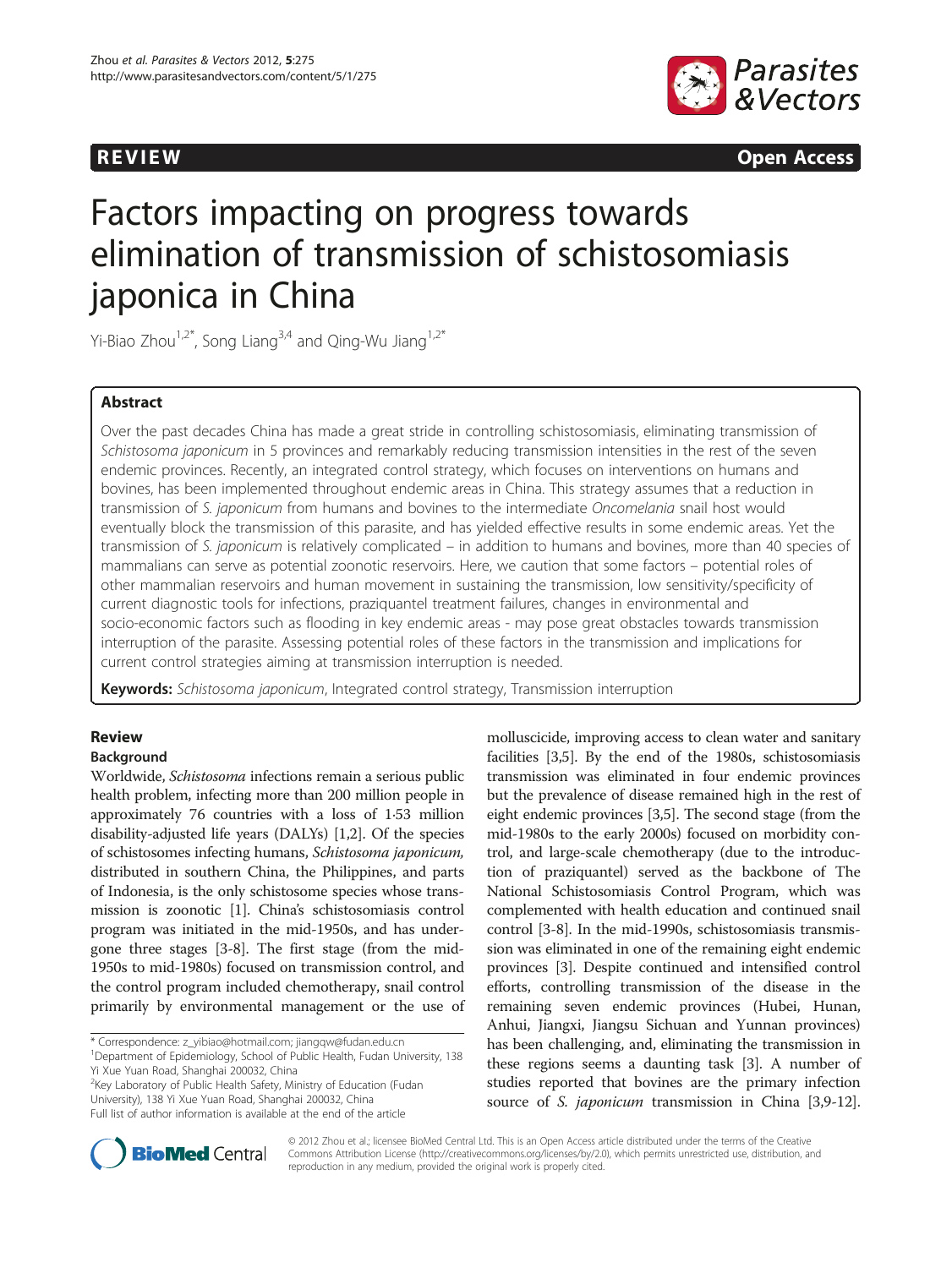Based on this, the third stage of control, also called integrated control, aiming at reducing the roles of bovines and humans as infection sources, has been implemented in China since 2005. With renewed emphasis on transmission control and ultimately transmission interruption, control programs at this stage consist of agricultural mechanization, fencing bovines (particularly water buffalos), chemotherapy on both humans and bovines, health education, provision of clean water and improved sanitation [[3](#page-5-0)]. This national strategy has so far achieved promising results and two notable patterns have been observed - in some endemic areas the prevalence of S. japonicum infection in humans was brought below 1% [[3](#page-5-0),[13](#page-5-0)], whereas in other endemic regions with implementation of the same strategy, human infections were sustained at around 3% [[3,14](#page-5-0)]. More recently, there was a discussion on the generalizability of this national integrated strategy to control and eventually interrupt the transmission of S. japonicum, which was based on the studies in lake regions of China, and in hilly and mountainous regions of Sichuan and Yunnan the transmission ecology is quite different [[15](#page-5-0)]. Concern has been raised that, in addition to humans and bovines, there might be other factors that implicate the transmission but are neglected [[14,16,17\]](#page-5-0). Here we summarize these factors based on a systematic review of published literature and focus on non-bovine animal hosts, human movements, low sensitivity/specificity of current diagnostic tools for schistosome infection, and praziquantel treatment failure and their implications for the current schistosomiasis control strategy in China. The following databases were used for identifying relevant articles: PubMed, Cochrane Library, Science Citation Index Expanded, China National Knowledge Infrastructure, Wanfang Database, VIP Database, and ProQuest. No restriction was applied to year of publication. All titles and abstracts were independently examined and screened by two reviewers to check their eligibility for inclusion in the review. An article was included in the tables of this paper if it met one of the following criteria included: (1) report on prevalence of infection of S. japonicum in non-bovine animal hosts in China; (2) report on prevalence of infection of S. japonicum in migrant populations in China. Upon inclusion, full papers were retrieved and reviewed by the same two reviewers.

## Non-bovine animal hosts

S. japonicum, unlike S. mansoni and S. haematobium, is widely recognized as a zoonotic parasite. Over 40 species of wild and domesticated animals can serve as reservoir hosts for this parasite [[9\]](#page-5-0). The zoonotic nature of S. japonicum complicates control efforts for the parasite. In China a number of non-human mammalian hosts, such as bovines, pigs, dogs, cats, goats/sheep, and rats, can serve as reservoir hosts and are of potential public health importance (Table 1) [[10,11,16,18](#page-5-0)-[26\]](#page-5-0). In addition to bovines, relatively high infection levels were also found in other mammalian hosts in some endemic areas (Table 1)  $[10,11,16,18-26]$  $[10,11,16,18-26]$  $[10,11,16,18-26]$ . High prevalences of S. japonicum infections in rats (59.8%) and in Oncomelania snails (0.4-3.1%) were reported in two islands located in the

Table 1 Reported prevalence of infection of Schistosoma japonicum among different non-human hosts in China

| Author and date of<br>publication | Environmental<br>type  | Definitive hosts         |                          |                |                          |                          |                          |                          |                          |          |        |  |
|-----------------------------------|------------------------|--------------------------|--------------------------|----------------|--------------------------|--------------------------|--------------------------|--------------------------|--------------------------|----------|--------|--|
|                                   |                        | <b>Bovine</b>            | Pig                      | Dog            | Goat/sheep               | Cat                      | <b>Donkey</b>            | Horse                    | Mule                     | Rodent   | Rabbit |  |
| Lu DB et al. (2010) [16]          | Marshland*             | 35.5                     | 0.0                      | 4.8            | 55.0                     | $0-0$                    |                          |                          | ÷                        | $0-0$    |        |  |
|                                   | Marshland <sup>+</sup> | $\overline{\phantom{a}}$ | 3.9                      | $8-4$          | $\overline{\phantom{a}}$ | 37.5                     | $\overline{a}$           |                          |                          |          |        |  |
|                                   | $Hill*$                | $0-0$                    | $0-0$                    | 18.9           | $\overline{a}$           | $2-6$                    |                          |                          | $\overline{a}$           | $26 - 5$ |        |  |
|                                   | Hill <sup>+</sup>      | $\overline{\phantom{a}}$ | $0-0$                    | $21-1$         | $\overline{\phantom{a}}$ | 5.3                      |                          |                          | ٠                        | $17 - 7$ |        |  |
| Wang TP et al. (2006) [18]        | Marshland‡             | 26.9                     | 7.4                      | 2.7            | 33.3                     | 0.0                      |                          |                          |                          |          |        |  |
|                                   | Marshland§             | $15-4$                   | 0.0                      | 4.1            | $0-0$                    | 1.5                      |                          |                          | ٠                        |          |        |  |
| Xu GY et al. (1999) [19]          | Marshland              | $\overline{\phantom{a}}$ | $\overline{\phantom{a}}$ | $\overline{a}$ | $\overline{\phantom{a}}$ | ٠                        |                          | $\overline{\phantom{a}}$ |                          | 59.8     |        |  |
| Wang TP et al. (1997) [20]        | Marshland              | 48.7                     | 21.3                     | 0.7            | 130                      | 0.0                      |                          |                          | ٠                        | 8.3      | $18-2$ |  |
| Sun LP et al. (1997) [21]         | Marshland              | 22.1                     | $26 - 7$                 | Ĭ.             |                          | $\overline{\phantom{a}}$ |                          |                          |                          |          |        |  |
| Xu FS et al. (1995) [22]          | Mountain               | 36.9                     | $\overline{\phantom{a}}$ | 3.0            |                          |                          |                          |                          |                          |          |        |  |
| Su ZW et al. (1994) [23]          | Lake                   | 35.7                     | $60 - 0$                 | 75.0           |                          |                          |                          |                          |                          |          |        |  |
| Gu XG et al. (1993) [24]          | Mountain               | 36.9                     | $\overline{\phantom{a}}$ | $3-0$          |                          |                          | $\overline{a}$           |                          | $\overline{\phantom{a}}$ | 0.9      |        |  |
| Dai ZJ et al. (1991) [10]         | Mountain               | 42.3                     | $6-7$                    | 7.5            | 8.5                      | ۰                        |                          | 13.5                     | $\overline{a}$           |          |        |  |
| Zheng J et al. (1990) [11]        | Mountain               | 17.3                     | 13.2                     | $8-2$          | $4-2$                    | $0-0$                    | 4.3                      | $3-4$                    | 3.2                      | $1-4$    |        |  |
| Chen DJ et al. (1989) [25]        | Mountain               | $15-2$                   | $17-1$                   | 75.0           | 10.8                     | $\overline{\phantom{a}}$ | $\overline{\phantom{0}}$ | 4.7                      | $\sim$                   | 57.1     |        |  |
| Yao BY et al. (1989) [26]         | Mountain               | $16-5$                   | 9.3                      | 9.6            | $0-0$                    | $0-0$                    | 1.8                      | 1.4                      | 3.5                      | 1.7      |        |  |

Note:  $* = 2006$ ;  $\uparrow = 2007$ ;  $\uparrow =$  Chengiao village; § = Guanghui village.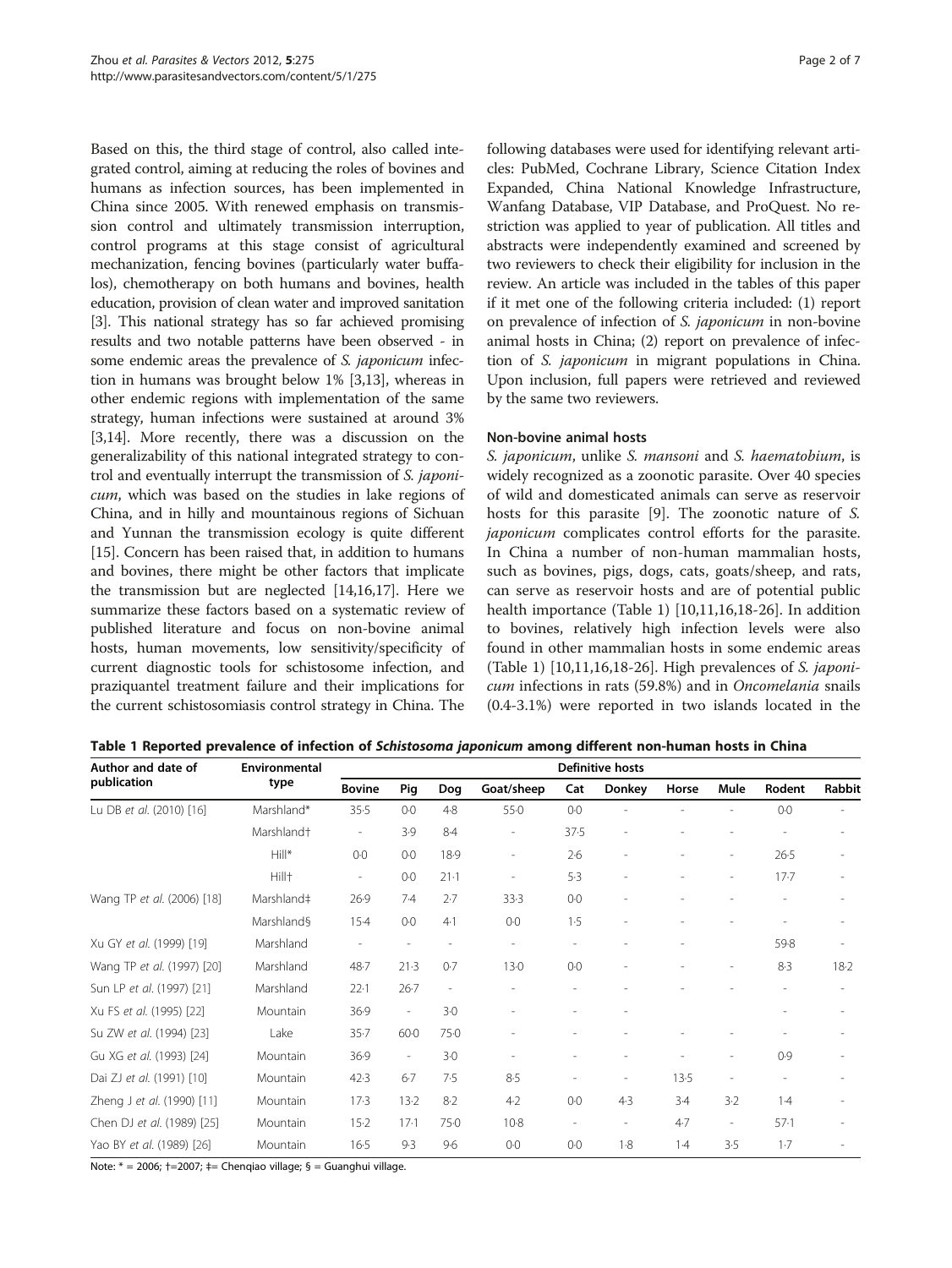<span id="page-2-0"></span>Yangtze River [[19\]](#page-5-0). The two islands have only emerged in the last 40 years, humans do not inhabit these islands. High infections together with estimates of high transmission index (measured by excreted eggs per day) were also reported in dogs, cats, and rats in a hilly area of China where no infected bovines were found [\[16\]](#page-5-0). A similar pattern was also reported in Samar Province, the Philippines, where high prevalences and intensities of S. japonicum infection were also observed in dogs (14.9% prevalence) and rats (29.5% prevalence), suggesting that dogs could potentially be a very important reservoir host of S. japonicum in that region [[27,28\]](#page-5-0). A modeling study indicated that rats may also play a role in human infections in Samar [\[27](#page-5-0)]. These findings suggested that the transmission of S. japonicum might occur in the absence of bovines. In addition, high genetic variation in S. japonicum was found in the marshland and lake endemic regions of China (where bovines are considered as an important source of infection) and two main genetic clusters were discovered, separating the strain in bovines and humans from that in goats, dogs, pigs and cats [\[18](#page-5-0)]. The result indicated that S. japonicum from bovines and humans might be different from that from other mammalian animals in lake and marshland areas of southern China. Also notable was that the prevalence of S. japonicum infection in pigs, dogs and cats increased when the bovines with high prevalence of infection were removed from the endemic area [[16\]](#page-5-0). The strain from bovines and humans may be more prevalent than those from other mammalian animals in lake and marshland areas of southern China. When the predominant strain is completely or partly removed from endemic areas, the other strain may become predominant. Further studies are needed to address this question, for example, molecular epidemiological research should be performed to address whether the strains cross-infect humans and evaluate relative contribution of different animal reservoirs to

sustain the transmission. Without improved knowledge on these issues, the reliance of human- and bovineoriented control to achieve full control of infection sources might miss some other important sources of infection.

## Human movement

The second potential obstacle in moving towards the elimination of schistosomiasis transmission relates to human movement. Along with China's rapid economic development and urbanization over the past decades, the country has witnessed the largest human movement, in particular rural–urban migration in the human history (Table 2) [\[29](#page-5-0)-[37\]](#page-6-0). For example, the movement population of rural migrants moving to coastal cities is approximately 120 million [[38\]](#page-6-0). Meanwhile, large population movements are also occurring between cities, in particular from small cities to big cities [\[38\]](#page-6-0). It has long been recognized that human movement plays an important role in the epidemiology of many infectious diseases [[38-40](#page-6-0)]. For example, some infectious diseases (e.g. leishmaniasis, Chagas disease, lymphatic filariasis, and schistosomiasis) have emerged or re-emerged in urban areas or previously controlled regions, which have been linked to human movements [[38,41\]](#page-6-0).

The occurrence of schistosome transmission in urban areas or re-emergence of the transmission in previously controlled areas were most probably through infected migrants and endemic foci was present in large cities such as in Bamako, Kampala, Changsha and Dar el Salam [[38,41\]](#page-6-0). The impact of human migration on the transmission of schistosomiasis has been reported. For example, a report in Brazil indicated that migrants play an important role in the transmission of schistosomiasis, and the presence of mobile populations (e.g. migrants, returnees and tourists) in endemic regions can also impact significantly on the control effectiveness of

| Author and date of publication | <b>Movement type</b>                              | Proportion of migration (%) | Prevalence (%) |
|--------------------------------|---------------------------------------------------|-----------------------------|----------------|
| Chen GX et al. (2011) [29]     | Migration from endemic areas to other areas       | 22-4-38-5                   | $2.6 - 5.3$    |
| Wang ZC et al. (2008) [30]     | Migration from non-endemic areas to endemic areas | >5.3                        | 12.5           |
| He JC et al. (2008) [31]       | Migration from endemic areas to other areas       | $\overline{\phantom{a}}$    | 3.2            |
|                                | Migration from non-endemic areas to endemic areas | $\overline{\phantom{a}}$    | 3.0            |
| Zhang YQ et al. (2003) [32]    | Migration from endemic areas to other areas       | 29.9                        | 26.0           |
| Li YS et al. (2003) [33]       | Fishing population                                | $\overline{\phantom{a}}$    | 68.9           |
| Chen GX et al. (2001) [34]     | Migration from endemic areas to other areas       | 19.7                        | $15-6$         |
| Zhang SQ et al. (1998) [35]    | Migration from endemic areas to other areas       | 198--32-4                   | $2.1 - 13.9$   |
| Zheng J et al. (1999) [36]     | Fishing population                                | $\overline{\phantom{a}}$    | $18.2 - 84.2$  |
|                                | <b>Boatman</b>                                    |                             | $54.2 - 69.4$  |
|                                | Herdsman                                          | $\overline{\phantom{a}}$    | 41.2           |
| Ross AG et al. (1997) [37]     | Fishing population                                |                             | $22-4$         |

Table 2 Prevalence of infection of Schistosoma japonicum in different migrant populations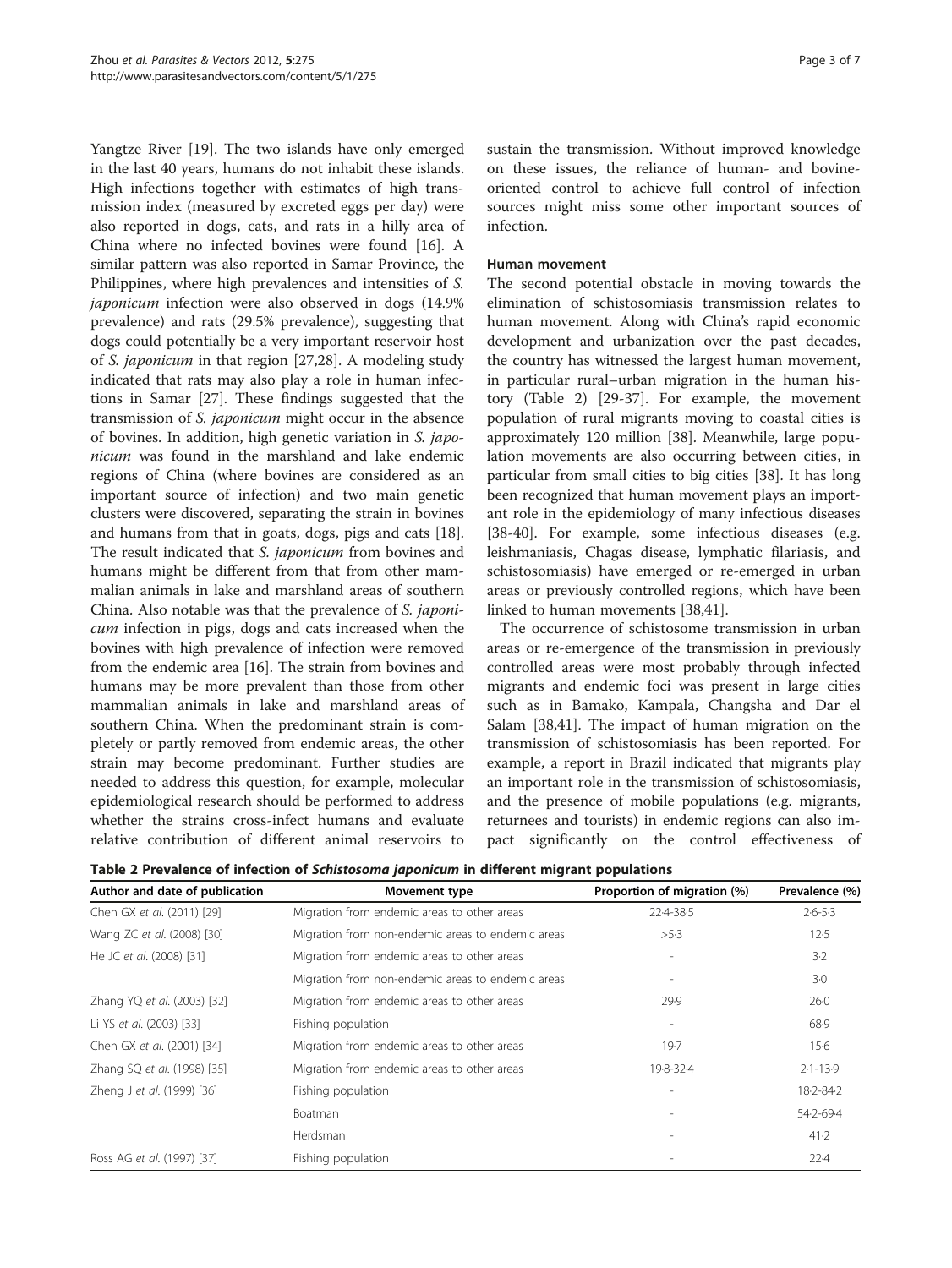schistosomiasis due to insufficient health services [\[42](#page-6-0)]. Yet, this potential remains largely unknown in China. In addition to lack of information on the spatial and temporal patterns of population movements, little is available on the epidemiological impact of the movement patterns on transmission and maintenance of schistosomiasis in China. Hence, studies to understand how human movements (e.g. between endemic and endemic areas, endemic and non-endemic areas) impact the transmission and control are needed. In addition to human movement, livestock movement (e.g. through livestock trade or movement to new grazing fields) also occurs frequently in endemic regions in China [[42\]](#page-6-0), and this raises another concern for the current national control strategy.

## Diagnostic tests

While extensive control efforts in endemic areas have greatly suppressed the transmission levels, selective chemotherapy with praziquantel focusing on infected individuals becomes an important component of the national control program, and thus diagnosis of infection is a key step for determination of target populations for treatment, evaluation of morbidity, and assessment of control measures [\[43\]](#page-6-0). With decreasing infection intensities due to extensive control efforts, widely used direct parasitological techniques (e.g. miracidium hatch test (MHT) and Kato-Katz thick smear (KK)) have become increasingly insensitive [\[43\]](#page-6-0). KK and MHT are the two widely field-applied direct parasitological methods in China. The sensitivity of KK method ranges generally from 40% to 70%, while for MHT it varies from 24% to 95%, depending primarily on the levels of infection intensities [[43](#page-6-0)]. The sensitivities of these direct parasitological techniques decrease generally with decrease in infection levels of humans. The insensitivities of KK and MHT methods lead to missing diagnosis of infected cases in areas of low endemicity, and in post-treatment situations. Other widely field-applied diagnostic alternatives are indirect immunodiagnostic assays (i.e. detecting schistosome-specific antibodies), e.g. Circumoval precipitin test (COPT), Indirect hemagglutination assay (IHA), Enzyme-linked immunosorbent assay (ELISA) and Dipstick dye immunoassay (DDIA). These antibody detection assays have relatively high sensitivities, but generally low specificities. The specificity varies widely for each test - 55% to 96% for COPT method, 35% to 94% for IHA method, 20% to 93% for ELISA method, and 33% to 97% for DDIA [[43\]](#page-6-0). These antibody detection techniques cannot differentiate between current and past infections. Thus, the insensitivity or non-specificity of the currently field-applied diagnostic methods may result in difficulties in identifying true infected individuals for selective chemotherapy and assessing the

effectiveness of interventions, collectively posing a significant obstacle in moving towards complete control of schistosomiasis. There are many other diagnostic methods such as clinical or ultrasonographic methods measuring the morbidity associated Schistosomiasis japonica, questionnaires, direct immunological tests detecting the schistosome-derived antigens, and the histological methods detecting schistosome eggs in tissue biopsies, but clinical or ultrasonographic methods, and questionnaires lack specificity in some areas such as China [\[43](#page-6-0)]. Although the circulating antigen detection assays have a relatively high specificity, they are not any better than the egg detection assays in terms of sensitivity in areas of low endemicity [[44-47\]](#page-6-0). The histological diagnostic method with both high sensitivity and high specificity is neither simple nor convenient for population-based investigations. Recently, polymerase chain reaction (PCR) based techniques for detection of schistosome DNA in stool or sera and plasma have been developed, showing promise as a highly sensitive and specific assay for diagnosis of schistosome infection [\[48](#page-6-0)-[55\]](#page-6-0).

## Other neglected factors

Other neglected factors (e.g. praziquantel treatment failures, frequent flooding, and environmental and socioeconomic changes) may also pose challenges to the current control program. The praziquantel treatment failures include treatment non-compliance and drug resistance. The chemotherapy with praziquantel has been implemented widely in endemic regions in China since the 1990s, especially during the 10-year World Bank Loan Project (WBLP) [[56\]](#page-6-0). The compliance rates of chemotherapy drop in many communities after repeated rounds of mass or selective treatment [[57](#page-6-0)]. Although currently there is no evidence of praziquantel resistance for *S. japonicum*, the resistance is found in other schistosoma species (e.g. S. mansoni) [[56](#page-6-0)]. Frequent flooding along the Yangtze River and in the lake regions (e.g. Dongting Lake and Poyang Lake regions) have contributed to the spread of the intermediate host Oncomelania hupensis, and might counteract control efforts [\[4](#page-5-0)]. Environmental changes, caused by returning reclaimed land to the lake, construction and operation of Three Gorges dam, and the South-to-North water transfer project, might create new habitats for *O. hupensis* [\[4](#page-5-0)[,58](#page-6-0)].

## Discussion

Although bovines are largely responsible for transmission of S. *japonicum* in the lake and marshland regions of China, they are a major source of incomes for local farmers. The large marshland areas of Dongting Lake and Poyang Lake are a natural and ideal pasture for bovines and goats, and provide natural habitats for the intermediate snail host. It is difficult to remove all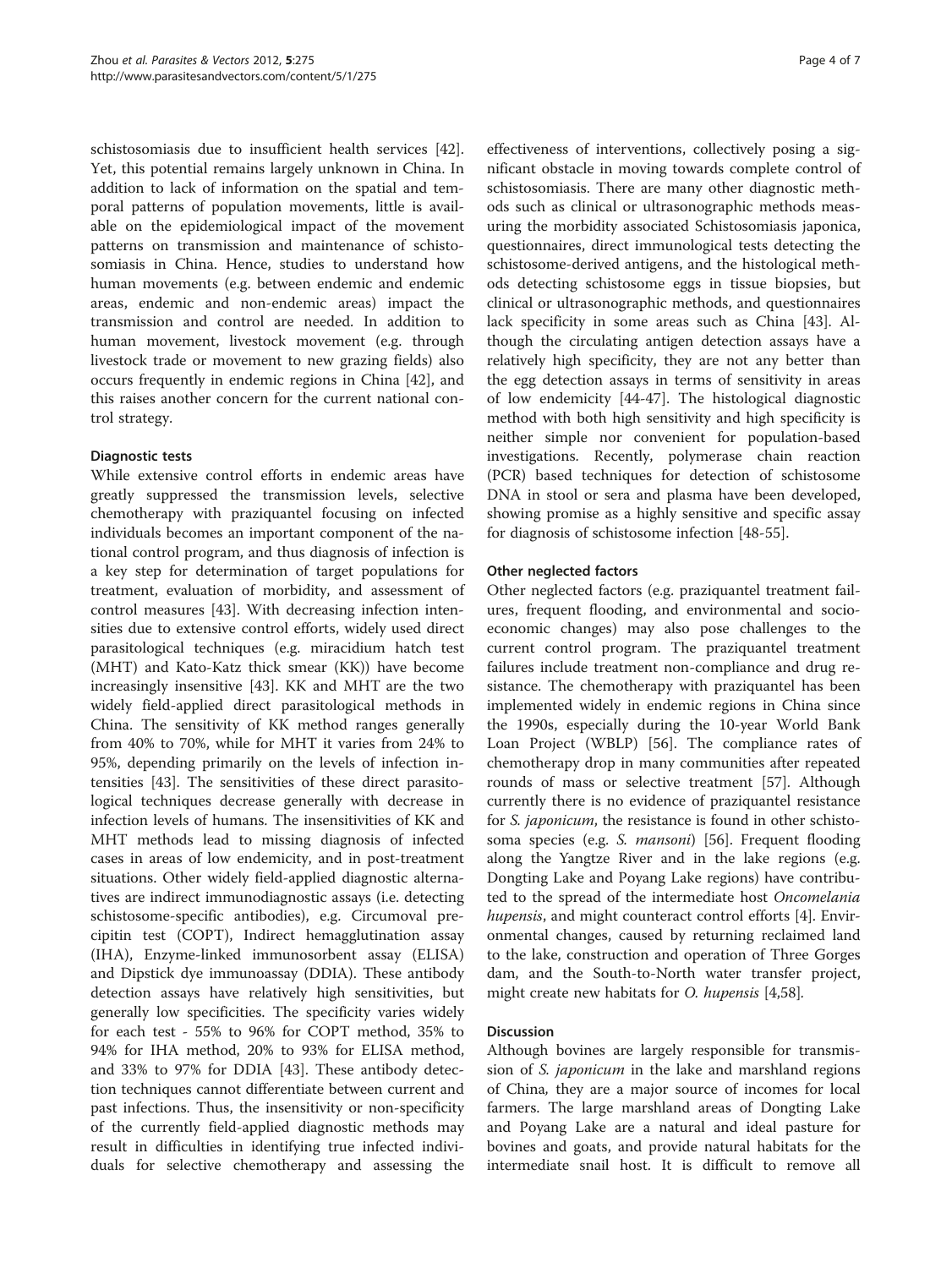bovines from or completely fence pastures on the large marshland areas, since the farmers have herded bovines, especially water buffaloes, in the marshland areas for generations [\[17](#page-5-0)]. Even if all bovines were removed from or well fenced from the large marshland areas some time, it is also challenging to maintain the state of "without bovines" on the marshland areas for a long period of time because bovine movement also occurs frequently in the lakes and marshland regions due to livestock trade or new grazing fields [\[59](#page-6-0)]. So, fencing pastures or removing bovines often conflicts with the traditional way of raising livestock (especially water buffalo) and farmers' incomes, and this considerable conflict might reduce the control efforts of the ongoing integrated control strategy, as fencing pastures is one of the key technical measures of the control strategy [[3\]](#page-5-0). Hence, this integrated control strategy should be implemented in the light of local conditions of endemic areas for mutual benefit and development. For example, the environmental management should be encouraged to be implemented in some snail-inhabited marshland areas suitable for agricultural or forestry practices (e.g., Cropping cole or wheat, planting trees for controlling snails), thus, the farmers not only might increase their incomes, but also bovines could be well fenced by these modified snailinhabited marshland areas, and snails could be controlled by the environmental management.

Although much is known about migration in China, the typology of population movement is complex and remains less well characterized [\[40\]](#page-6-0). There are at least two types of population movements related to schistosomiasis transmission in China (Table [2\)](#page-2-0) [\[29](#page-5-0)-[37](#page-6-0)]: a) fishermen, boatmen and herders who move around in rivers or lakes; b) People moving seasonally for paid work (e.g. 1) people from endemic areas moving into other endemic regions; 2) people from non-endemic areas moving to endemic areas; 3) from endemic areas to controlled areas; 4) from endemic areas to non-endemic areas but back to endemic areas). Tens of thousands of fishermen, boatmen and herders, with a high prevalence and intensity of S. japonicum infection, move around in Dongting Lake and Poyang Lake which are strongholds of schistosomiasis endemic areas in China (Table [2](#page-2-0)) [[33,36,](#page-5-0)[37\]](#page-6-0). These people frequently contact infected water, and their stools generally go into the water or snail habitats directly. It has been well-known that these migrant fishermen and bovines are responsible for a large proportion of the total contamination of the environment with Schistosoma eggs and are hence drivers in maintaining transmission of the disease in the lake and marshland areas of southern China [[33](#page-5-0)]. The administration of chemotherapy or stool collection for these nomads is very difficult and little is known about the optimal treatment window for these nomads. Seasonal

mobility for paid work has been very common in recent years in China, e.g. some rural young labourers from endemic areas leave their homes in the slack season (in farming), and return in the busy season (in farming), and other migrants only return to their home annually in the Chinese New Year. Some labourers from nonendemic regions enter endemic areas for agriculture in the busy season and leave in the slack season. In the current national control program of schistosomiasis, praziquantel-based chemotherapy is implemented generally only in endemic areas in autumn each year (i.e. slack season for farming), and the target population of chemotherapy is usually the local residents, not non-local people [[3,14\]](#page-5-0). So, most of migrants infected with S. japonicum are missed for the treatment, and continue to be the infection sources. Hence, the target population and time of chemotherapy in the national control program of schistosomiasis should be adjusted in light of the patterns of population movement, for example, the target population of chemotherapy should include the nonlocal people infected with *S. japonicum*, and chemotherapy should also be implemented in the Chinese New Year when most of the infected migrants return to their home for the Spring Festival.

It is unclear whether schistosomiasis transmission could be maintained by these neglected factors in the absence of bovines. To address this question further study is needed, and the long-term effectiveness of the comprehensive national strategy should be also further evaluated [[9\]](#page-5-0). For example, some longitudinal studies should be carried out to determine or evaluate whether these neglected factors are important for S. japonicum transmission.

## Conclusion

The current integrated strategy in China assumed that blocking the transmission of S. *japonicum* from human and cattle to snails would stem the transmission of this parasite [\[13\]](#page-5-0). Yet, the process of S. japonicum transmission is, in fact, relatively complicated, and might be abetted by other domesticated (e.g. dogs, cats, and goats) and wild (e.g. rats, and rabbits) animals, by population movement, and by social and hydrologic (e.g. flooding) links among some focal 'hot spots' of transmission. While we are working towards the transmission elimination of *S. japonicum*, these factors, which are currently neglected in the integrated strategy, need to be paid some attention by public health authorities.

#### Competing interests

The authors declare that they have no competing interests.

#### Authors' contributions

YBZ, SL and QWJ wrote the manuscript together, YBZ summarized the Tables and all authors have read and approved the final version of the manuscript.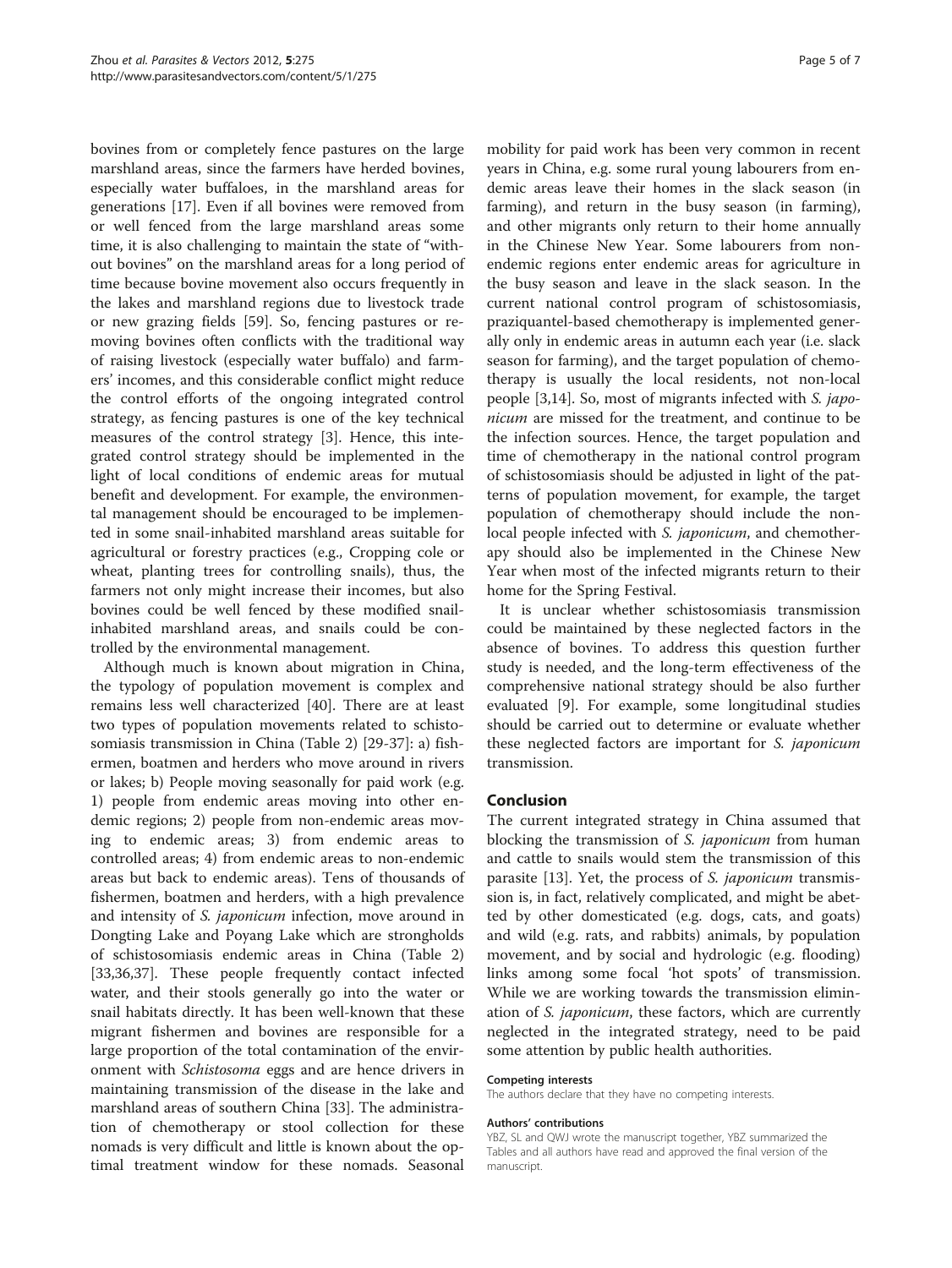#### <span id="page-5-0"></span>Acknowledgements

This work is supported by National High Technology Research and Development Program of China (No. 2006AA02Z402), the National S & T Major Program (Grant No. 2012ZX10004-220 and 2008ZX10004-011), National Natural Science Foundation of China (No. 30590374), and Shanghai Leading Academic Discipline Project (Project No. B118).

#### Author details

<sup>1</sup>Department of Epidemiology, School of Public Health, Fudan University, 138 Yi Xue Yuan Road, Shanghai 200032, China. <sup>2</sup>Key Laboratory of Public Health Safety, Ministry of Education (Fudan University), 138 Yi Xue Yuan Road, Shanghai 200032, China. <sup>3</sup>Department of Environmental and Global Health, College of Public Health and Health Professions, University of Florida, Gainesville, FL 32610, USA. <sup>4</sup>Emerging Pathogens Institute, University of Florida, Gainesville, FL 32610, USA.

#### Received: 17 October 2012 Accepted: 27 November 2012 Published: 3 December 2012

#### References

- Gryseels B, Polman K, Clerinx J, Kestens L: Human schistosomiasis. Lancet 2006, 368:1106–1118.
- 2. Gray DJ, McManus DP, Li YS, Williams GM, Bergquist R, Ross AG: Schistosomiasis elimination: lessons from the past guide the future. Lancet Infect Dis 2010, 10:733–736.
- Wang LD, Guo JG, Wu XH, Chen HG, Wang TP, Zhu SP, Zhang ZH, Steinmann P, Yang GJ, Wang SP, Wu ZD, Wang LY, Hao Y, Bergquist R, Utzinger J, Zhou XN: China's new strategy to block Schistosoma japonicum transmission: experiences and impact beyond schistosomiasis. Trop Med Int Health 2009, 14:1475–1483.
- Wang LD, Utzinger J, Zhou XN: Schistosomiasis control: experiences and lessons from China. Lancet 2008, 372:1793–1795.
- 5. Lin DD, Hu GH, Zhang SJ: Optimal combined approaches of field intervention for schistosomiasis control in China. Acta Trop 2005,  $96.242 - 247$
- 6. Jiang QW, Wang LY, Guo JG, Chen MG, Zhou XN, Engels D: Morbidity control of schistosomiasis in China. Acta Trop 2002, 82:115–125.
- 7. Yuan HC, Jiang QW, Zhao GM, He N: Achievements of schistosomiasis control in China. Men Inst Oswaldo Cruz 2002, 97(Suppl 1):187–189.
- 8. Zhou XN, Wang LY, Chen MG, Wu XH, Jiang QW, Chen XY, Zheng J, Utzinger J: The public health significance and control of schistosomiasis - then and now. Acta Trop 2005, 2005(96):97–105.
- 9. Gray DJ, Williams GM, Li Y, McManus DP: Transmission dynamics of Schistosoma japonicum in the lakes and marshlands of China. PLoS One 2008, 3:e4058.
- 10. Dai ZJ, Yan JB, Chen DR, Xie ZM, Xie DW, Liao TB: Study on epidemic factors and regularity of schistosomiasis japonica in mountainous district of liangshan yi autouomous prefecture. Southest Chin J Agri Sci 1991, 4:115–120. in Chinese.
- 11. Zheng J, Qian K, Yao BY, Zhu HQ, Chen SH, Zhang R: Studies on distribution characteristics of infection sources of schistosomiasis in mountainous regions. Chin J Schisto Control 1990, 2:24–27. in Chinese.
- 12. Davis GM, Wu PW, Chen HG, Liu HY, Guo JG, Lin DD, Lu SB, Williams G, Sleigh A, Feng Z, McManus DP: A baseline study of importance of bovines for human Schistosoma japonicum infections around Poyang Lake, China: villages studied and snail sampling strategy. Am J Trop Med Hyg 2002, 66:359–371.
- 13. Wang LD, Chen HG, Guo JG, Zeng XJ, Hong XL, Xiong JJ, Wu XH, Wang XH, Wang LY, Xia G, Hao Y, Chin DP, Zhou XN: A strategy to control transmission of Schistosoma japonicum in China. N Engl J Med 2009, 360:121–128.
- 14. Zhou YB, Liang S, Chen GX, Rea C, He ZG, Zhang ZJ, Wei JG, Zhao GM, Jiang QW: An integrated strategy for transmission control of Schistosoma japonicum in a marshland area of China: findings from a five-year longitudinal survey and mathematical modeling. Am J Trop Med Hyg 2011, 85:83–88.
- 15. Seto EYW, Remais JV, Carlton EJ, Wang S, Liang S, Brindley PJ, Qiu D, Spear RC, Wang LD, Wang TP, Chen HG, Dong XQ, Wang LY, Hao Y, Bergquist R, Zhou XN: Toward sustainable and comprehensive control of schistosomiasis in China: lessons from Sichuan. PLoS Negl Trop Dis 2011, 5:e1372.
- 16. Lu DB, Wang TP, Rudge JW, Donnelly CA, Fang GR, Webster JP: Contrasting reservoirs for Schistosoma japonicum between marshland and hilly regions in Anhui, China–a two-year longitudinal parasitological survey. Parasitology 2010, 137:99–110.
- 17. He HB: Thought of schistosomiasis control strategy with emphasis on controlling sources of infection in lake and marshland endemic regions. Chin J Schisto Control 2011, 23:710–713.
- 18. Wang TP, Shrivastava J, Johansen MV, Zhang SQ, Wang FF, Webster JP: Does multiple hosts mean multiple parasites? Population genetic structure of Schistosoma japonicum between definitive host species. Int J Parasit 2006, 2006(36):1317–1325.
- 19. Xu GY, Tian JC, Chen GM, Yang HM, Oiu L, Hu HB: Observation on natural focal disease of schistosomiasis in rattus norvegicus in Nanjing. J Pract Parasit Dis 1999, 7:4–6. in Chinese.
- 20. Wang TP, Guo JH, Wu WC, Zhang SQ, Lu DB, Zhang GH: The infection sources of schistosomiasis japonica and their role in the transmission of this disease in marshland areas, Anhui province. Parasit Prev Res 1997, 26:138–140. in Chinese.
- 21. Sun LP, Hong QB, Cao Q, Gu BL, Gao ZH, Guo BY: Role of different infection sources in the transmission of schistosomiasis japonica in marshland region. Chin J Schisto Control 1997, 9:44–45. in Chinese.
- 22. Xu FS, Gu XG, Zhao WX, Li YX, Yin HZ, Zhao LG: Role of different infection sources in the transmission of schistosomiasis japonica in mountainous region. J Pract Parasit Dis 1995, 3:129. in Chinese.
- 23. Su ZW, Hu CQ, Fu Y, Chen W, Huan XB: Role of several host in transmission of schistosomiasis japonica in lake region. Chin J Parasitol Parasit Dis 1994, 12:48–51. in Chinese.
- 24. Gu XG, Zhao WX, Xu FS, Qiu DC, Han Y, Chen GY: Analysis on epidemiology of schisotosomiasis in mountainous terrace regions in Sichuan through a typical investigation. Chin J Schisto Control 1993, 5:82–84. in Chinese.
- 25. Chen DJ, Gong ZB: Epidemiological survey of schistosomiasis in high mountainous region in Eryuan county of Yunnan province. Chin J Schisto Control 1989, 1:10–13. in Chinese.
- 26. Yao BY, Zheng J, Qian K, Chen SH, Zhu HQ, Wu WP: The role of the animal host in the epidemiology of schistosomiasis in mountainous regions. Chin J Schisto Control 1989, 1:1–3. in Chinese.
- 27. Riley S, Carabin H, BeLisle P, Joseph L, Tallo V, Balolong E, Willingham AL, Fernandez TJ, Gonzales RO, Olveda R, McGarvey ST: Multi-host transmission dynamics of Schistosoma japonicum in Samar Province, the Philippines. PLoS Med 2008, 5:e18.
- 28. Rudge JW, Carabin H, Balolong E, Tallo V, Shrivastava J, Lu DB, Basáñez MG, Olveda R, McGarvey ST, Webster JP: Population genetics of schistosoma japonicum within the Philippines suggest high levels of transmission between humans and dogs. PLoS Negl Trop Dis 2008, 2:e340.
- 29. Chen GX, He ZG, Han SM: Investigation on prevalent trends and analysis of control period among floating population in schistosomiasis endemic areas of Guichi District. Chin J Schisto Contro 2011, 23:148–153. in Chinese.
- 30. Wang ZC, Sun WS, Xiong YQ, Tian JP, Zhang J, Zhang W: Seroepidemiological survey on floating population immigrated from schistosomiasis free areas to Hyper-endemic marshland area. Parasit Infect Dis 2008, 6:127-130. in Chinese.
- 31. He JC, Zhang SQ, Wang TP, Chen GX, Cui DY, He ZG: Investigation on schistosome infection among migrant workers from rural areas. Chin J Schisto Control 2008, 20:114–116. in Chinese.
- 32. Zhang YQ, Zhang R, Qi LJ, Zhang J, Shu RR, He QX: Survey on schistosomiasis among farmers working outside native farmland in rural area of Qianjiang city. Parasit Infect Dis 2003, 1:62-64. in Chinese.
- 33. Li YS, He YK, Zeng QR, McManus DP: Epidemiological and morbidity assessment of Schistosoma japonicum infection in a migrant fisherman community, the Dongting Lake region, China. Trans R Soc Trop Med Hyg 2003, 97:177–181.
- 34. Chen GX, Wang MS, Han SM: Investigation of movement population infected with schistosome in the endemic areas of Guichi city. Chin J Schisto Control 2001, 13:102–103. in Chinese.
- 35. Zhang SQ, Li QY, Wang TP, Zhang GH, Wu WD, Ge JH: Epidemiological survey of movement population infected with schistosomiasis in marshland area. Chin J Zoon 1998, 14:85-86. in Chinese.
- 36. Zheng J, Guo JG, Zhu HQ: Movement population and schistosomiasis transmission. Chin J Schisto Control 1999, 11:125–127. in Chinese.